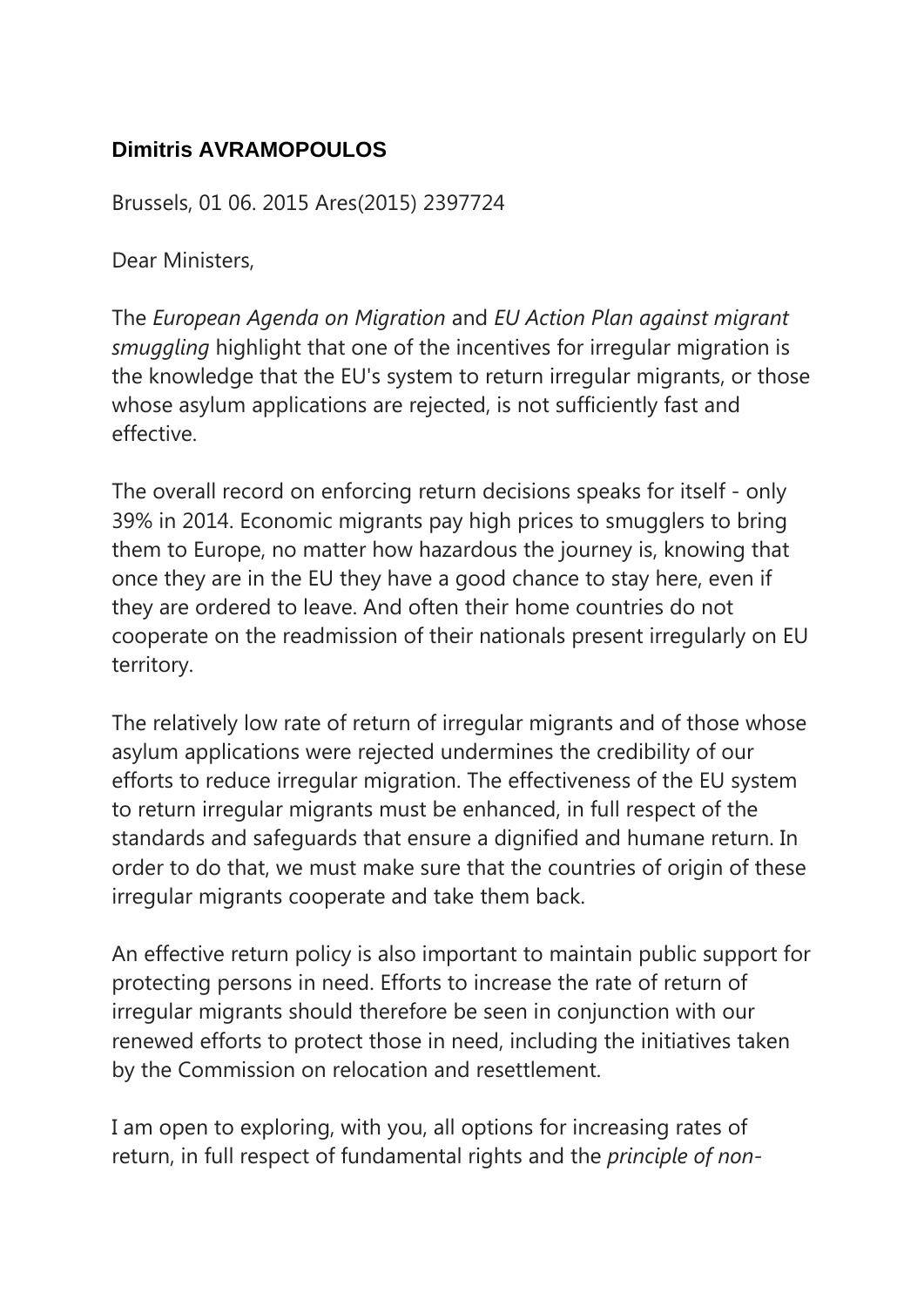*refoulement.* The paper in annex offers a number of measures in line with those announced in the European Agenda on Migration and the EU Action Plan against migrant smuggling.

I look forward to having a rich debate with you in the JHA Council about ways to improve the effectiveness of our return system.

#### Dimitris AVRAMOPOULOS

Yours sincerely,

#### **ANNEX**

## **Increasing the effectiveness of the EU system to return irregular migrants**

The *European Agenda on Migration* and *EU Action Plan against migrant smuggling* announce a set of measures to reduce the incentives for irregular migration. The present paper elaborates further these proposals to explore all options for increasing rates of return.

The main reasons for the gap between return decisions issued in the EU and the number of irregular migrants who actually leave (39% in 2014) are lack of cooperation from the individuals concerned (they conceal their identity or abscond) or from their countries of origin (for instance problems in obtaining the necessary documentation from consular authorities). This leads to a **wide number of return decisions which are issued and not enforced.**

Statistical data show that certain Member States are more effective than others in returning irregular migrants (the return rates of EU Member States range between 15% and 95%, according to Eurostat data). Some enjoy better practical cooperation with certain countries of origin than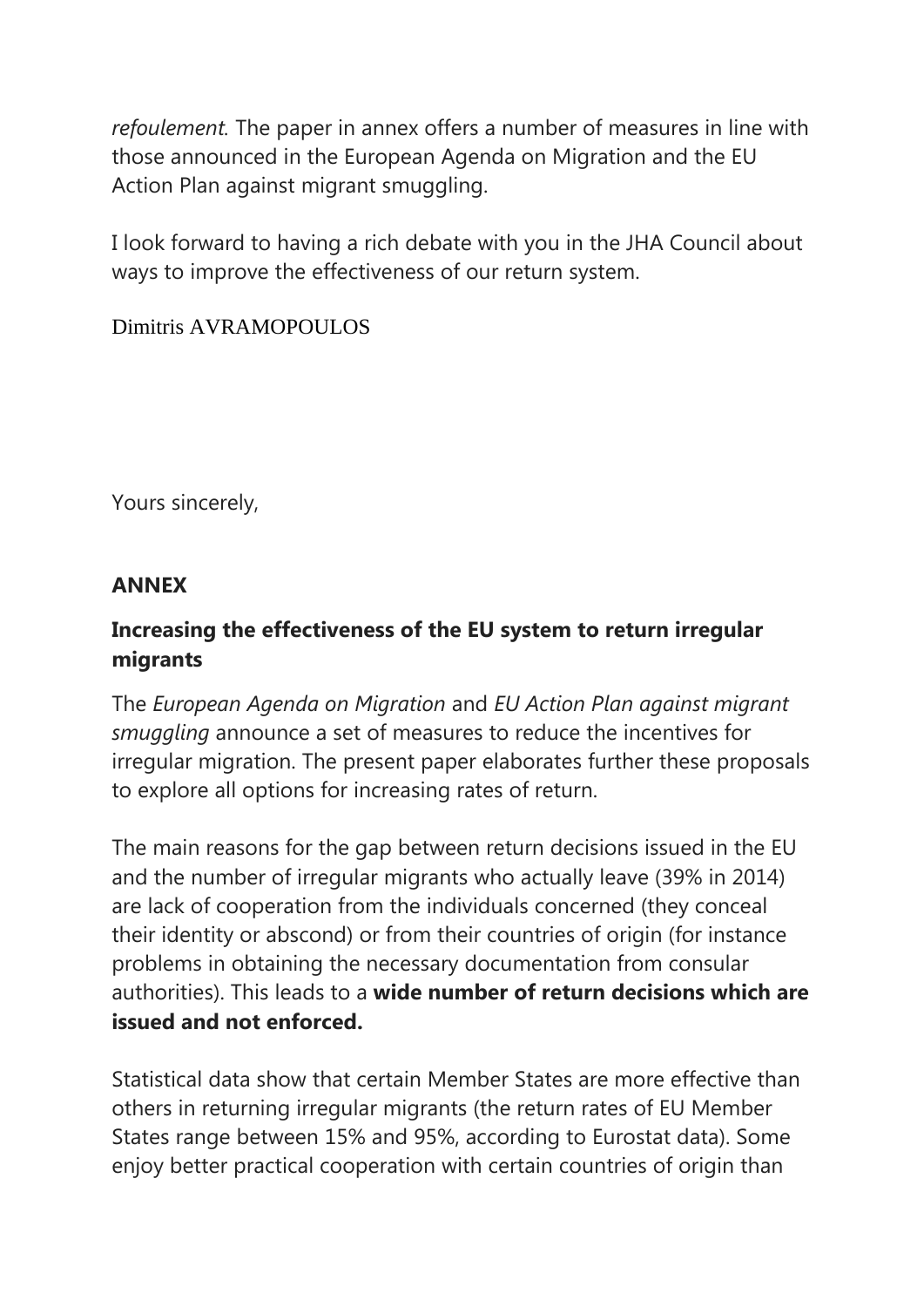others. **Best practices** in overcoming obstacles to efficient returns in national laws, regulations and administrative practices should be systematically identified and shared. A 'Return Handbook' will be presented by the Commission in September and will support Member States with guidelines, best practices and recommendations.

The EU should seek to further **increase the rates of voluntary return** of irregular migrants. The Commission supports assisted voluntary return programmes through the Asylum, Migration and Integration Fund (AMIF), in cooperation with governmental and nonÂgovernmental actors, in particular the International Organization for Migration (IOM).

But the attractiveness of voluntary return also depends on how credible the prospect of forced return is for the migrants. Irregular migrants who sometimes paid significant amounts of money to smugglers to bring them to Europe may not be inclined to accept assisted voluntary return packages, unless they believe that they will be returned otherwise.

Support for **reintegration** of irregular migrants who returned to their home countries is crucial for the sustainability of return. The Commission is providing funding for reintegration under development cooperation and neighbourhood instruments, as well as under the AMIF.

**All options must be explored** to enhance the effectiveness of the EU system to return irregular migrants, in full respect of fundamental rights. Several steps could be taken to increase rates of return. Some of these steps can be taken already. But others require the revision of EU legislation, or the launch of negotiations on new readmission agreements with third countries.

## **1. Enforcing return in full respect of fundamental rights**

The Return Directive<sup>1</sup> allows for determined action. This Directive imposes an obligation on Member States to **issue a return decision to any illegally staying third country national**

and - if necessary - to enforce this obligation. It provides Member States with tools, such as the possibility to use coercive measures<sup>2</sup>, including detention, to make sure that migrants do not abscond and do not move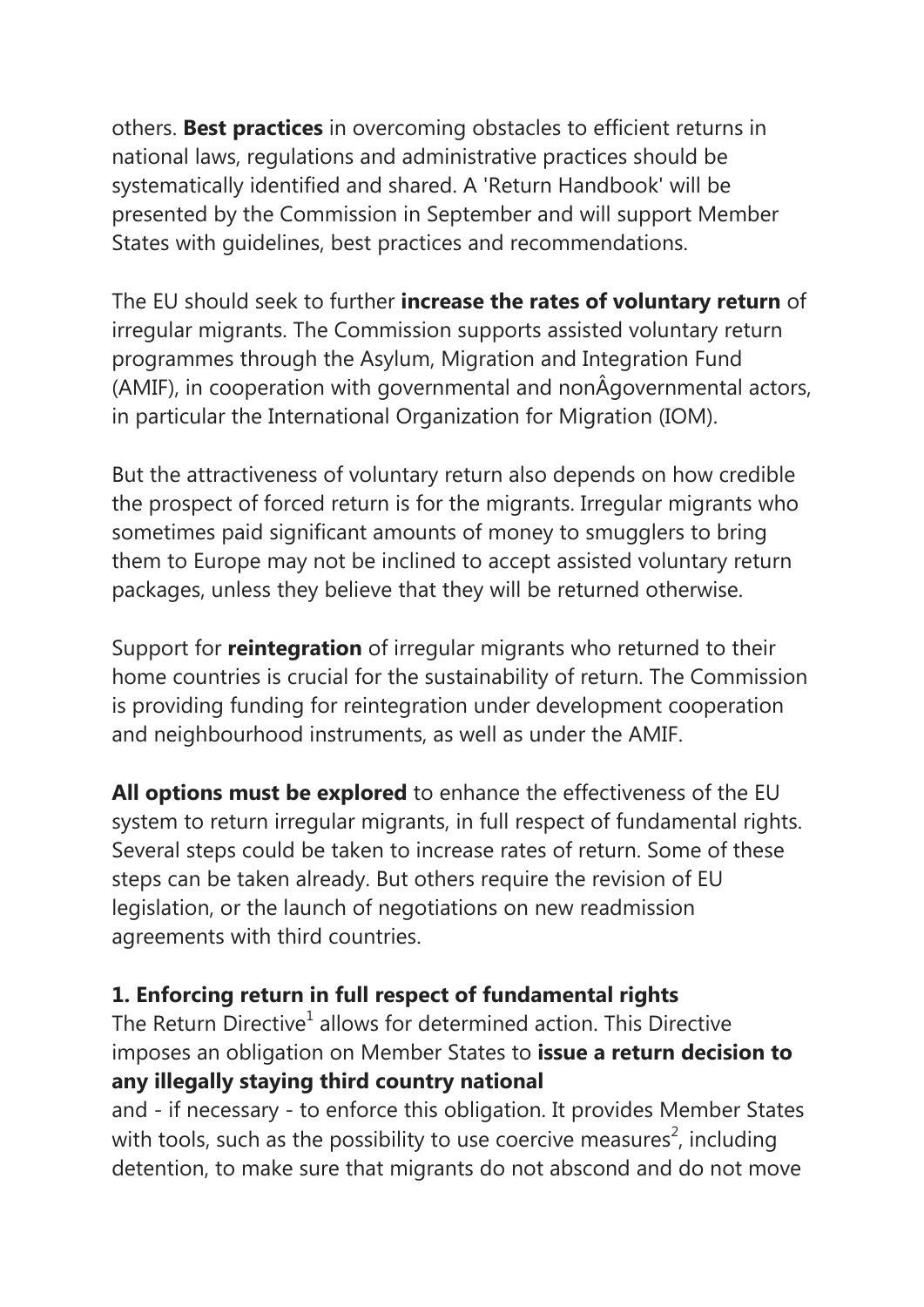on to other Member States, and that return can be carried out. It also sets out safeguards and procedures to protect the rights of returnees, and to enable return to be enforced in an effective and proportionate manner.

But in reality various obstacles may hinder return. On a practical level we need first to concentrate on the immediate **identification of migrants** upon arrival. Fingerprinting migrants is crucial for identification, and for preventing absconding and secondary movements to other Member States. This is essential both to conduct a proper return procedure as well as for the eventual asylum procedure. Resources should be focusing on this essential phase of the migration process.

The **Hotspot<sup>3</sup>** approach, launched by the European Agenda on Migration, should enable Frontex to provide substantial assistance on the ground to frontline Member States, at several stages. Frontex screening/interviewing teams, deployed usually in the course of Joint Operations and following the Hotspot approach, can provide significant support on identification.

Following identification, Frontex can also provide assistance for obtaining documents for readmission, by taking the necessary steps with the authorities of the countries of origin, on behalf of EU Member States. **This should enable frontline states to return irregular migrants swifter.**Information on assisted voluntary return should be provided immediately and systematically upon arrival and at all stages of the identification and preparation of return.

During and after the process of identification, to make sure that irregular migrants are effectively returned, **detention should be applied, as a legitimate measure of last resort,**

where it is necessary to avoid that the irregular migrants abscond. For as long as there is a reasonable likelihood of removal, prospects of removal should not be undermined by premature ending of detention. The Return Directive allows maintaining returnees in detention for up to six months (18 months in case of non-cooperation).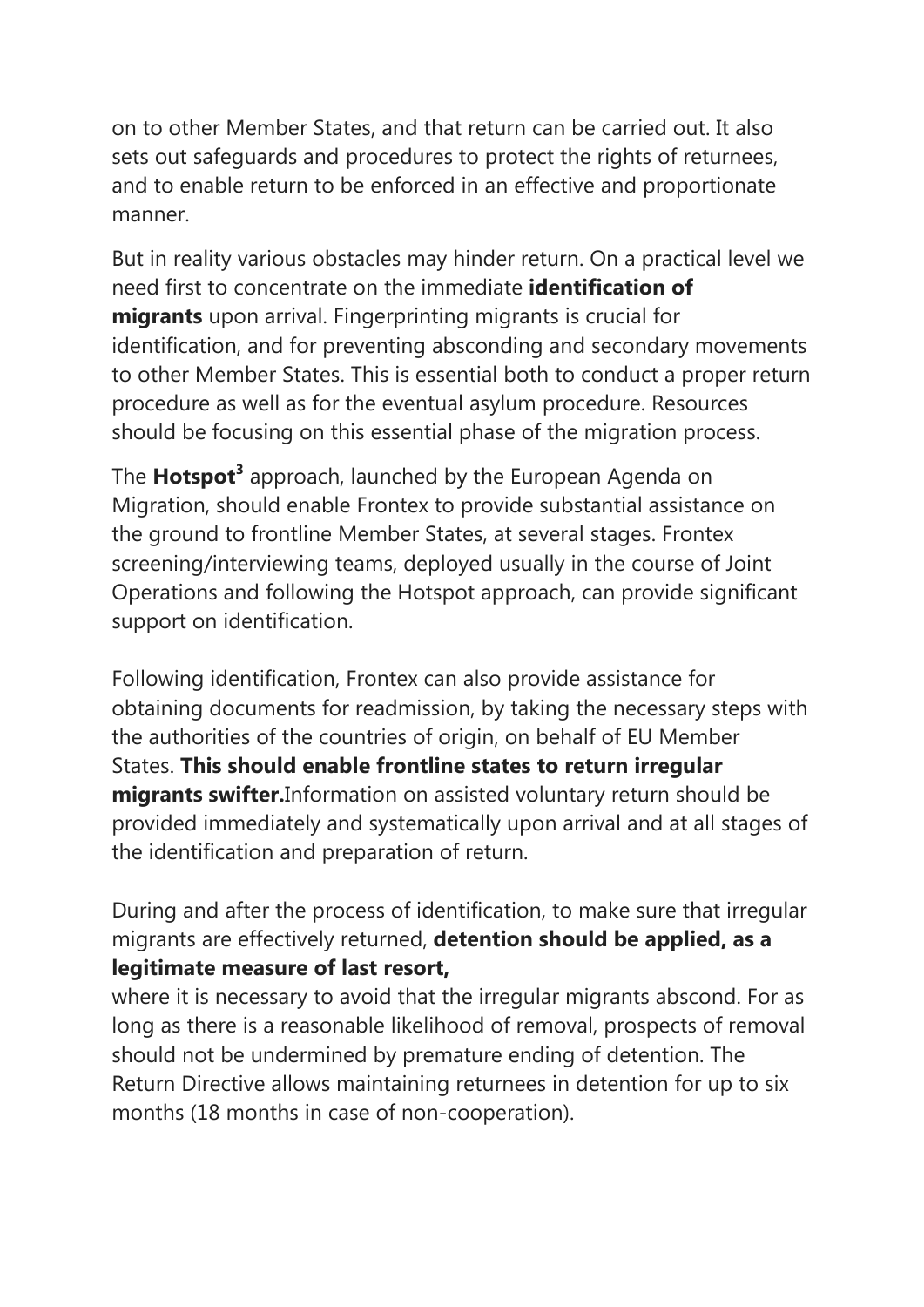If Member States are confronted with large numbers of irregular migrants arriving and do not have available sufficient places in closed detention facilities, they can apply the **emergency clause** of the Return Directive (Article 18). This provides Member States more flexibility regarding the conditions of closed detention of irregular migrants, by enabling them to derogate from the detention-related requirements of the Directive temporarily<sup>4</sup>. Financial support may be granted to Member States that are confronted with such large numbers of irregular migrants, including for funding detention facilities, under the AMIF.

The implementation of EU rules on the return of irregular migrants is now being assessed thoroughly in the framework of the **Schengen Evaluation Mechanism.** This should enable the sharing of best-practices and the identification of deficiencies, in order to enhance the effectiveness of the system.

In addition, Member States should use more systematically the possibility to return irregular migrants through **Joint Return Operations organised/coordinated by Frontex,** which enable the pooling of resources. Currently, Frontex can only coordinate Joint Return Operations involving several Member States, but not initiate them or support purely national return operations. On the basis of the current evaluation, to be concluded this year, the Commission will propose to amend the Frontex legal basis to strengthen its role on return.

## **2. Cooperation with third countries on readmission**

To increase the rates of return of irregular migrants, we must make sure that third countries take back their nationals that have no right to stay in the EU. There are three main ways to enhance cooperation on return with the countries of origin of irregular migrants.

## • ; **Launching negotiations on readmission agreements wi th the main countries of origin of irregular migrants**

The EU has developed, over the past decades, cooperation on readmission with a number of relevant countries. 17 readmission agreements are in force, several others are under negotiation. But while the EU's eastern flank is now well covered - through readmission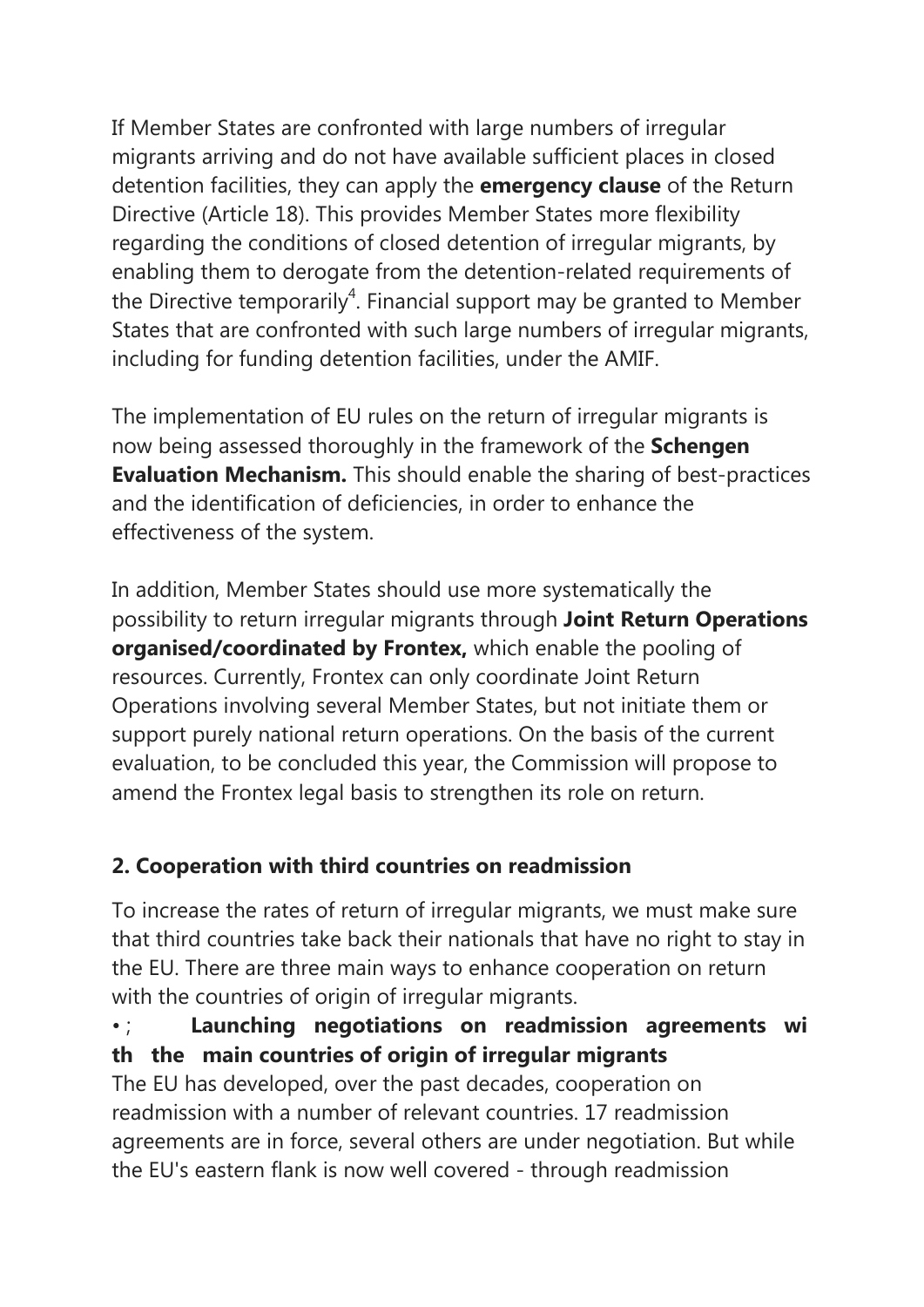agreements with Russia, Ukraine, Moldova, Georgia, Armenia, Azerbaijan, Turkey, the Western Balkan countries - its southern flank, which is subject to strong migratory pressure, is not. The EU has no readmission agreements in force with the North African countries. It is not for lack of trying. The EU is still entangled in protracted negotiations on a readmission agreement with Morocco - based on a negotiation mandate given back in 2000. With Algeria, for which a negotiation mandate was issued in 2002, negotiations have not even started yet.

The main stumbling block in the negotiation of readmission agreements with North African countries is the **'third countries' nationals' clause,**under which the countries would commit to readmitting third country nationals that have transited through their territory on their way towards the EU. Sometimes, these countries are even reluctant to cooperate in taking back their own nationals.

To address this problem and reassure the North African countries that their position as transit countries on the migratory route will not pose a massive burden on them as regards the readmission of third country nationals, **negotiations with the main countries of origin of irregular migrants from Sub-Saharan Africa should be launched to allow an effective implementation of Article 13 of the Cotonou** 

**Agreement.5** African countries have already made clear commitments to negotiate readmission agreements, in the framework of the Cotonou Agreement. We should move now to the operational phase. The aim is to ensure the return of irregular migrants to their countries of origin, and thus ease the pressure on transit countries. This should help increase the rates of return to Sub-Saharan Africa, as well as facilitating the conclusion of readmission agreements with the transit countries in North Africa.

#### • & **Operational and political cooperation on readmission** In the meantime, **operational and political cooperation on**

**readmission** with countries of origin should be stepped up. The EU-ACP dialogue on migration and development - which contains, since 2014, a workshop on return and readmission - should be intensified.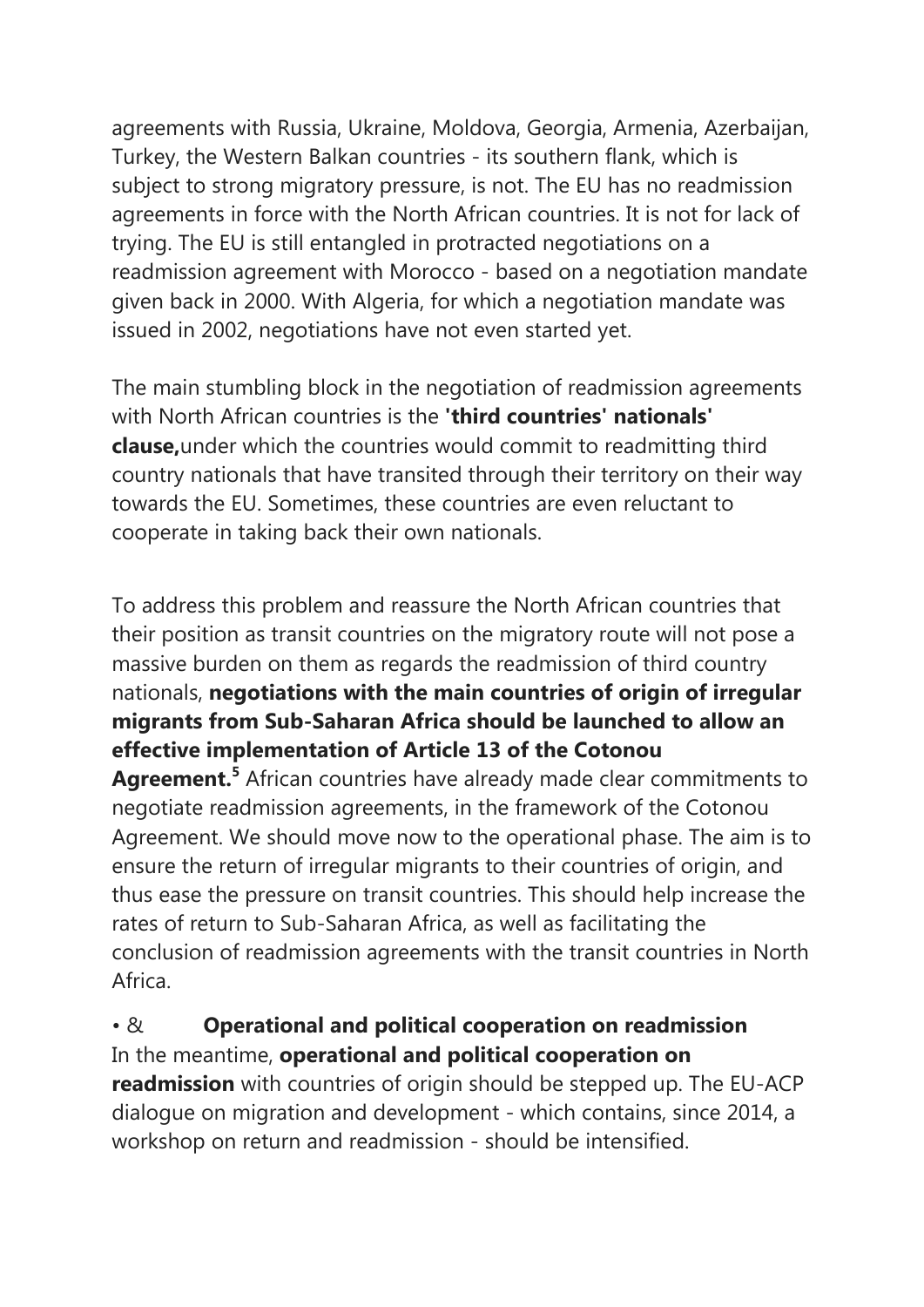To **enhance cooperation with countries not covered by readmission agreements,** full use should be made of the networks and projects funded at the EU level focusing on the readmission of irregular migrants and on their reintegration in their home countries, which is crucial for the substainability of return. The Commission will seek to step up the synergies between the European Integrated Approach on Return Towards Third Countries (EURINT), the European Reintegration Instrument Network (ERIN) and the European Return Liaison Officers network (EURLO)<sup>6</sup>. These should work in a mutually reinforcing way, to achieve, together with Frontex, an **integrated system of return management.**

The Commission will provide substantial support for cooperation on readmission with key third countries - including **support for the conclusion and implementation of readmission agreements**  through a new facility of EUR 5 million under the AMIF. The facility, which will be launched in 2015, will provide a flexible mechanism to respond effectively to the requests and needs regarding readmission of partner countries.

The EU should integrate systematically readmission issues in its bilateral dialogues with key third countries. Return policy should continue being consistently included in implementing and developing the **Global Approach to Migration and Mobility** (GAMM), including the Mobility Partnerships and Common Agendas on Migration and Mobility with non-EU countries.

• **Increasing EU leverage on readmission of irregular migrants** Starting negotiations is no guarantee of successful conclusion of readmission agreements, as the lengthy and so far unsuccessful negotiations with certain countries have shown. The EU needs to increase its leverage in these negotiations, if it is to achieve results. Negotiating at the EU level, as opposed to having each EU Member State negotiating bilateral agreements, already provides stronger leverage. But this is clearly not sufficient. Additional clout must be found.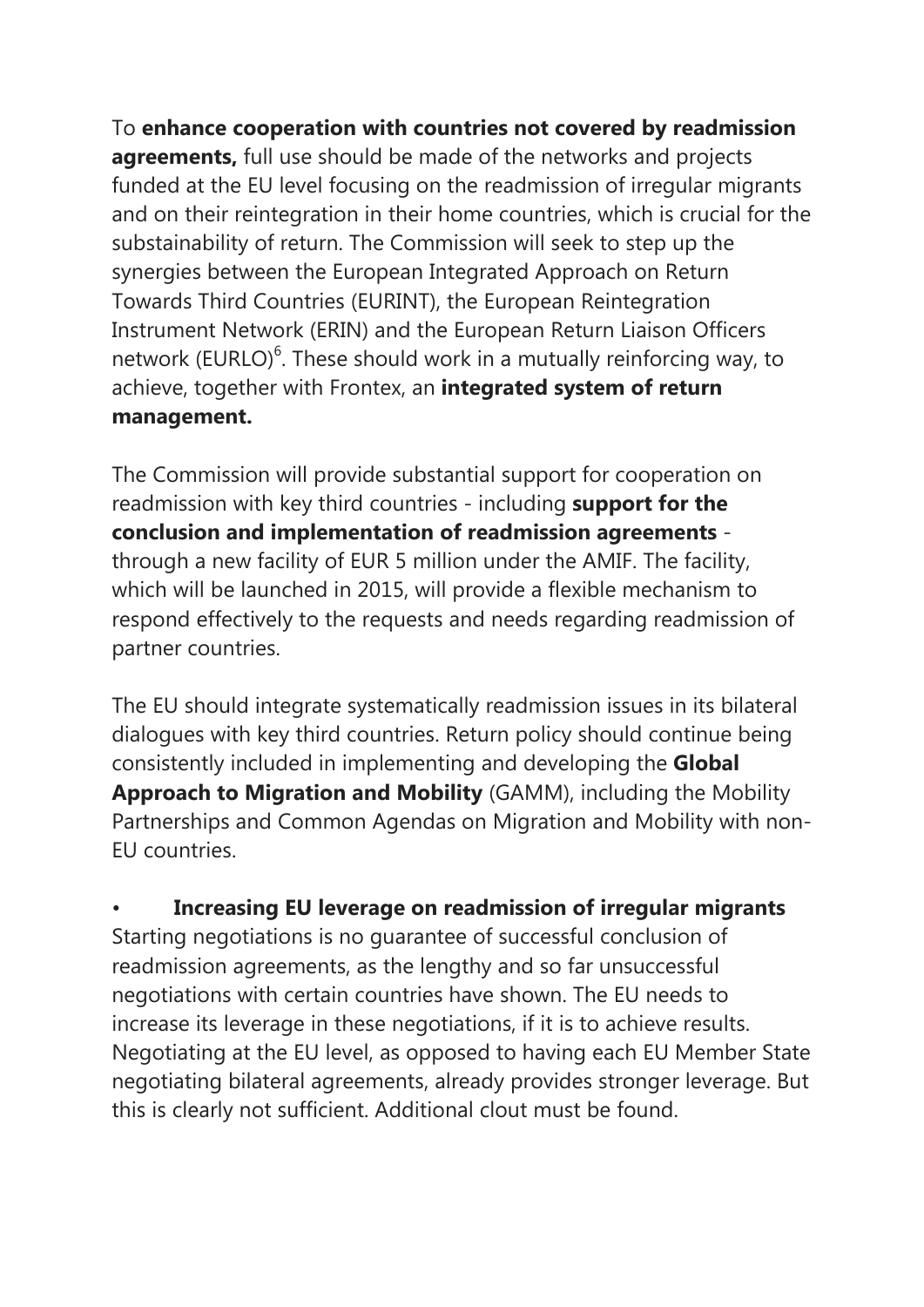**Visa policy** provides, in general, useful leverage in negotiations on readmission that should be further explored. Negotiating a Visa Facilitation Agreement (VFA) in parallel with a readmission agreement provides tangible incentives to third countries to engage and cooperate on readmission. However, the possibility to use this instrument is limited, as the EU is unlikely to offer VFAs to certain African countries, which pose currently a migratory risk. Besides, even when the EU does offer the parallel negotiation of VFAs, these may not be sufficient.

**Trade policy and development aid** should be used to gain leverage in the area of readmission, building on the "more for more" principle, which was applied in relation with countries in the EU's neighbourhood.

The **pilot project on return,** which was launched following the June 2014 Council Conclusions<sup>7</sup>, provides an example of the difficulties faced to mobilise tools at EU or national level. Leverage at EU level outside Justice and Home Affairs is very difficult to activate due to political reluctance and legal constraints. Other areas of cooperation with third countries are often prioritized over readmission.

Therefore, the EU and its Member States should agree on and stick to a **clear political message** to countries of origin and transit of irregular migrants about the necessity to cooperate on readmission. The issue of readmission should be prioritized and addressed in all contacts at political level between the EU and countries with low return rates. Member States are encouraged to make full use of the possibilities contained in the Asylum Procedures Directive, including in particular the**'safe country of origin<sup>1</sup>** concept, in order to accelerate the treatment of asylum claims which are likely to be unfounded. In this regard, the Commission and EASO have been discussing best practice and a common approach with Member State experts. In the European Agenda on Migration, the Commission has indicated that it would propose to strengthen the 'safe country of origin' provisions in the Asylum Procedures Directive; this might in particular take the form of a proposal to provide for a common EU list of safe countries of origin. Acceleration of the asylum procedure means that return procedures can more swiftly be initiated for persons whose claim has been rejected.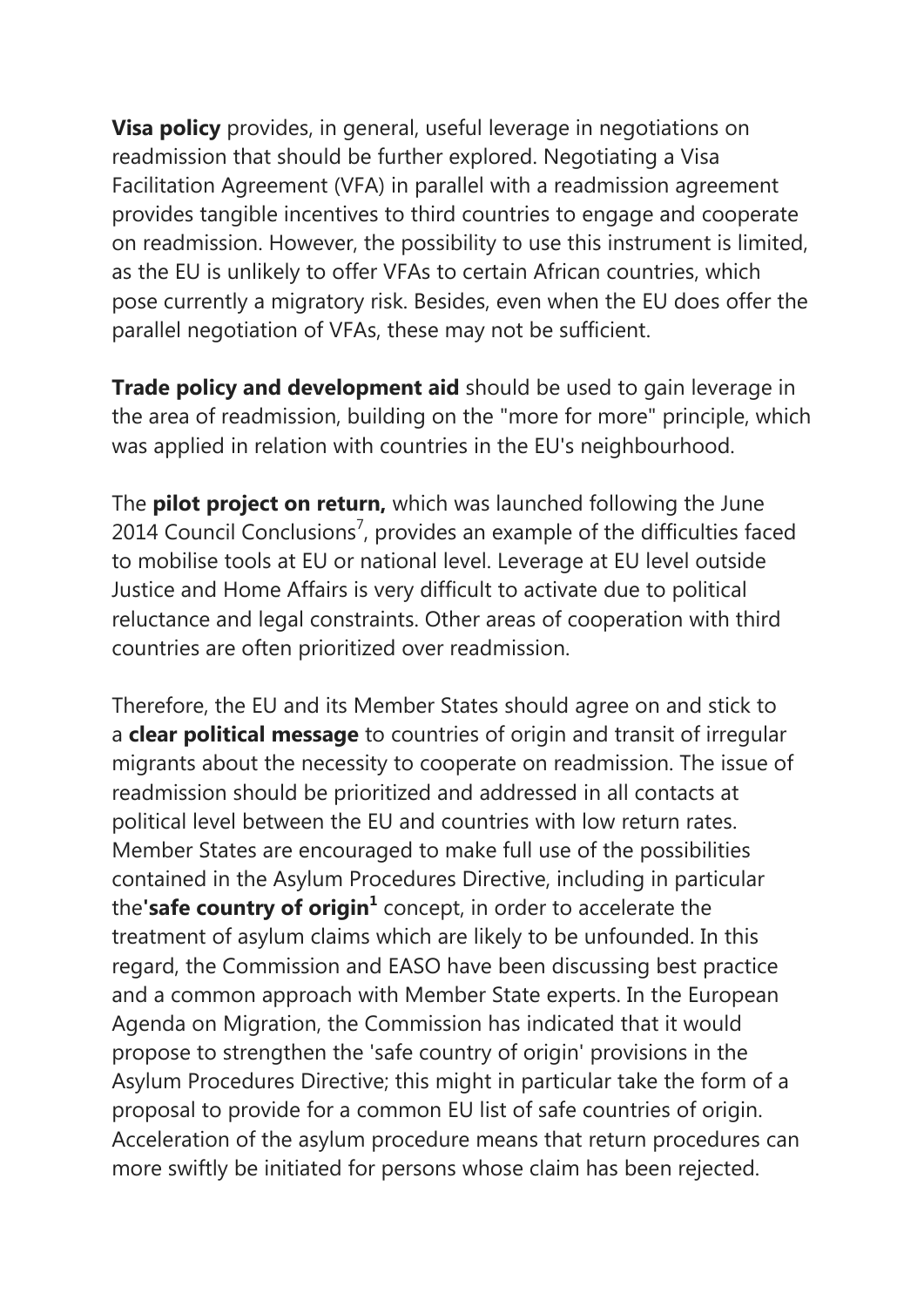# **3. Enhanced use of IT-systems to enforce return**

The Schengen Information System (SIS) could be better used to enforce return decisions. The Commission announced that, in the context of the evaluation of the SIS (2015-2016), it will explore the possibility and proportionality to **introduce return decisions issued by the Member States in SIS,** to enhance their traceability. Similarly, we could explore synergies between the use of SIS and the upcoming development of Smart Borders, which could potentially help trace visa overstayers. Efficient use of these technologies would make it possible for Member States' authorities to see if an apprehended irregular migrant is subject to a return decision in another Member State or if an irregular migrant has complied with the return decision and actually has left the territory of the Union. Currently, both are impossible. In the absence of an EUwide tool it is not possible to trace an individual subject to a return order who absconds by moving to another Member State. If apprehended, a new procedure will have to be engaged against the individual concerned, delaying further his or her return.

The Commission will also consider making it obligatory for Member States' authorities to **introduce all entry bans in SIS,** to enable their enforcement within the Schengen area<sup>8</sup>-under the current SIS legal framework this is optional. Having all entry bans introduced in SIS would help prevent the re-entry into the Schengen area of irregular migrants that were subject to an entry ban issued by a Member State through another Member State.

These changes would give a stronger European dimension to national return measures and thereby help to prevent secondary movements of irregular migrants to other Member States.

# **4. Communication and awareness raising**

Efforts to return irregular migrants must be matched with effective prevention, to dissuade prospective migrants from seeking to reach the EU through irregular channels in the first place. Information and awareness raising campaigns in the countries of origin or transit are crucial for dissuading potential migrants from embarking on hazardous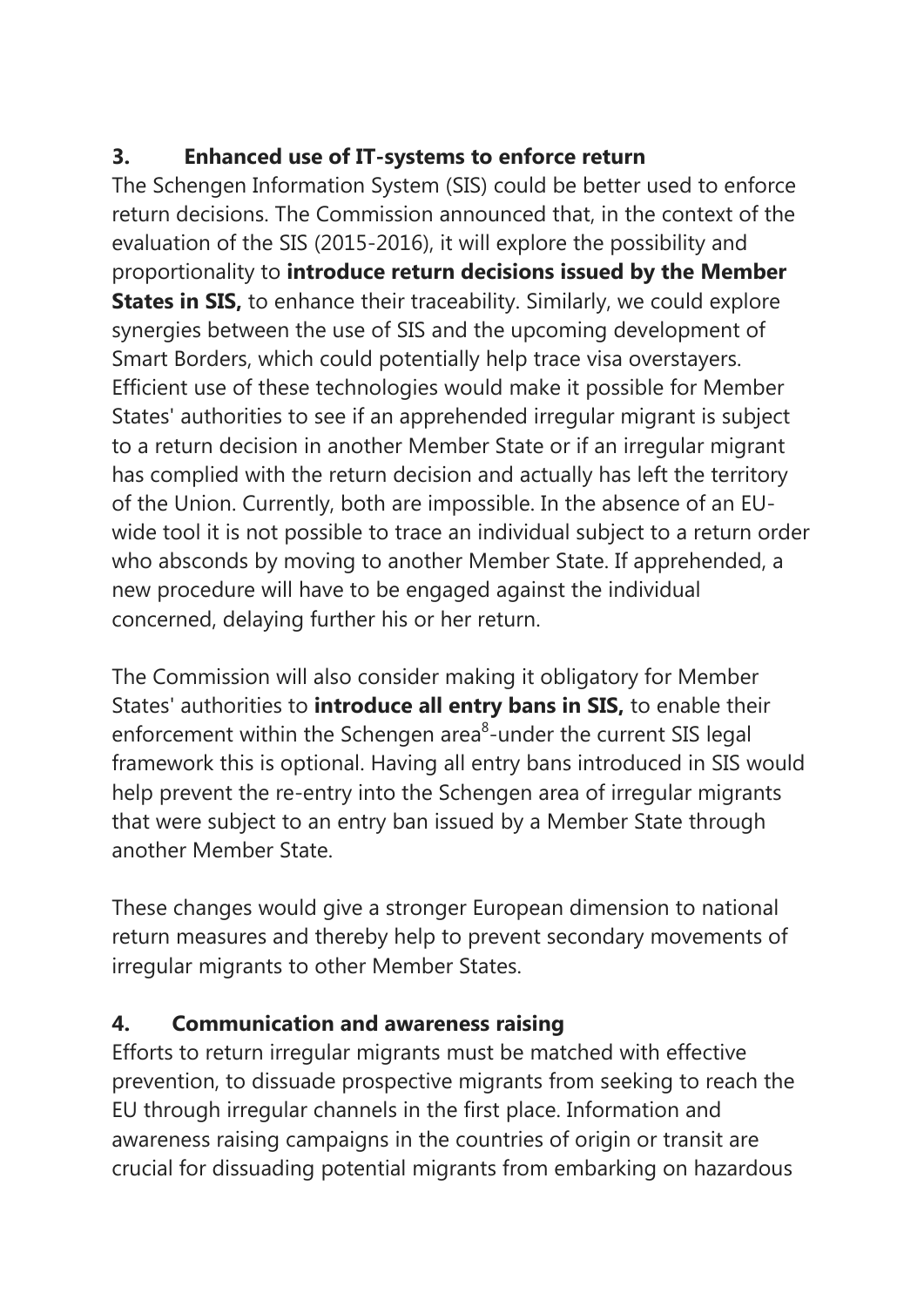journeys bound for the EU. It is, therefore, important to develop a convincing **communication strategy** to expose the risks of irregular migration.

The Commission will launch **information and prevention campaigns** in key countries of origin and transit for migrants, also taking into account the impacts of the campaigns that it finances currently in Ethiopia and Niger. These should make it clear to prospective migrants that they would be returned swiftly home if they do not have the right to stay in the EU legally. They should also inform migrants about opportunities to enter the EU legally.

## The **information campaigns in transit countries**

should also include information on assisted voluntary return and on potential reintegration support. At that stage, migrants might not have yet invested significant sums of money in their journey and could consider the prospect of returning voluntarily to their countries more attractive - in view of the difficulties faced to reach Europe.

#### **NOTES**

1 Directive 2008/115/EC, of 16 December 2008, on common standards and procedures in Member States for returning illegally staying thirdcountry nationals, OJ L 348 98, 24.12.2008, p. 98-107.

2 Coercive measures may include detention, regular reporting, deposit of a guarantee, submission of documents, the obligation to stay at a certain place, escorting, proportionate use of coercion in the conduct of removal and imposition of entry bans.

3 Under the 'Hotspot' approach, EU agencies provide operational and information sharing support to frontline Member States, which experience migratory pressures.

4 This clause offers a possibility for Member States not to apply three detention related provisions of the Directive, namely: the obligation to provide for a speedy initial judicial review of detention; the obligation to detain only in specialised facilities and the obligation to provide separate accommodation guaranteeing adequate privacy to families.